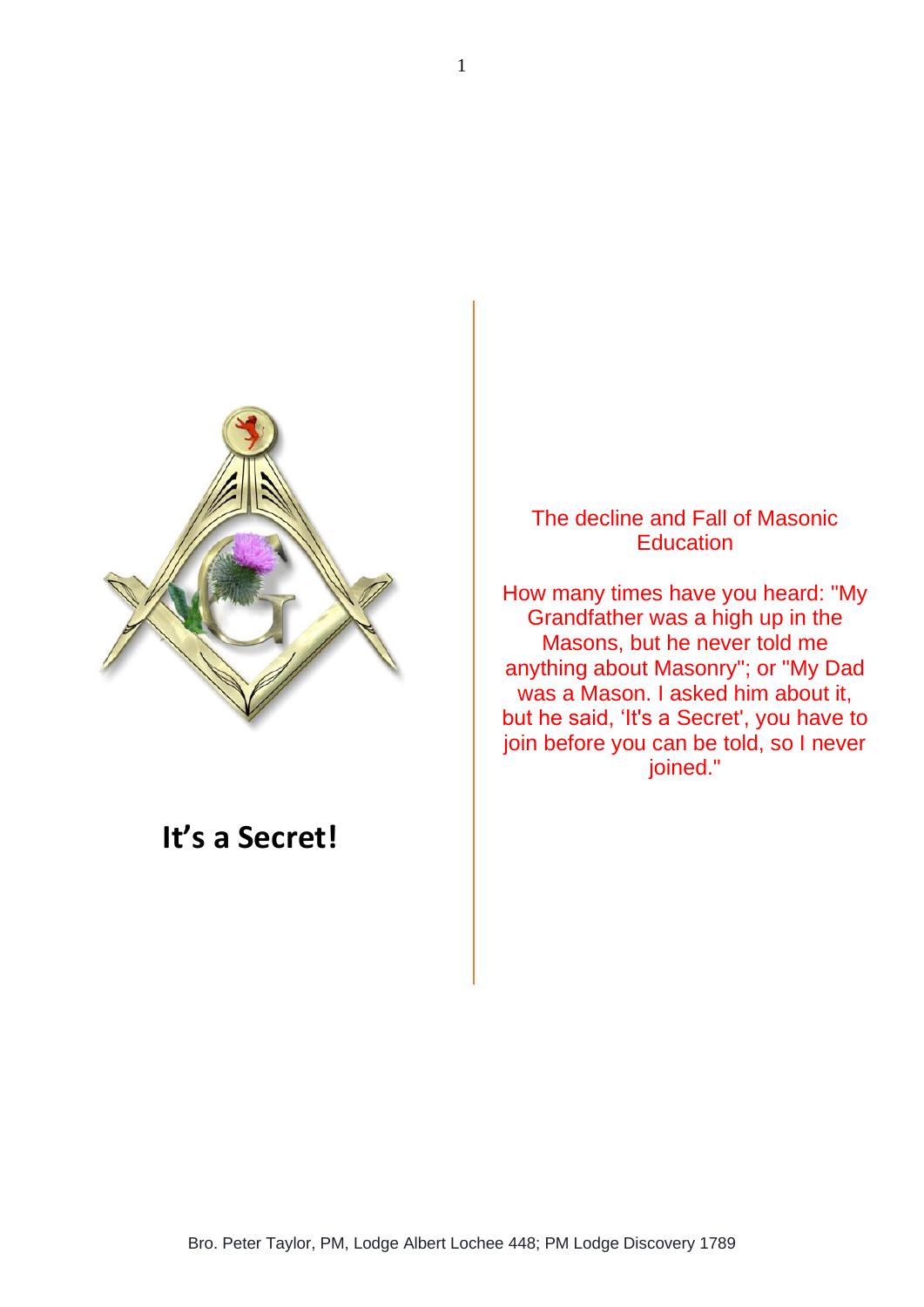IT'S A SECRET! - The decline and Fall of Masonic Education

How many times have you heard: "My Grandfather was high up in the Masons, but he never told me anything about Masonry"; or "My Dad was a Mason. I asked him about it, but he said, 'It's a Secret', you have to join before you can be told, so I never joined."

What a loss to Masonry. Family members who did not tell their children, brothers or grandchildren, what Masonry was about? Each time, another potential member lost. This does not include the broader spectrum of friends and associates in the general public who would ask those same people and receive the same answer. "It's a secret". "If I told ye I'd hae tae kill ye!"

No wonder the ranks of Masonry shrunk so severely in recent years. In my case, I have no one before me that was in the Craft. I had an uncle who was "high up" in the Buffs and a grandfather who was in the Gardeners and he was also a Horseman. So, nobody to tell me tell me anything about our Gentle Craft. I asked to join when I was 39 years old, because I was nosey, and I became a Past Masters of two different Lodges.

Going through the Chair it was RITUAL, RITUAL, RITUAL, social events, comradeship, and nothing much else. But somewhere along that journey I began to feel there was still something really lacking. What difference does it make if you could give all the lectures from memory, if you did not really know what they meant?

It was then that I began to search for explanations of the ritual. I began to study different Masonic writings. I began to give the odd speech and talk in the Lodge and Chapter. Then, after more study, I started giving talks in other Lodges, even abroad!

I was hooked. I was a Masonic junkie and proud of it. The different layers of meaning of the ritual began to show themselves. I saw the ritual as signposts pointing to a Masonic path to enlightenment.

At this point no degree seemed complete to me unless I fully understood the Charges and their meaning, or at least tried to fully understand them. I actively sought out learned Brethren to pick their brains and, of course, online research was invaluable, albeit there is lot rubbish out there. Even when I went to degrees at other Lodges, they seemed disappointingly incomplete.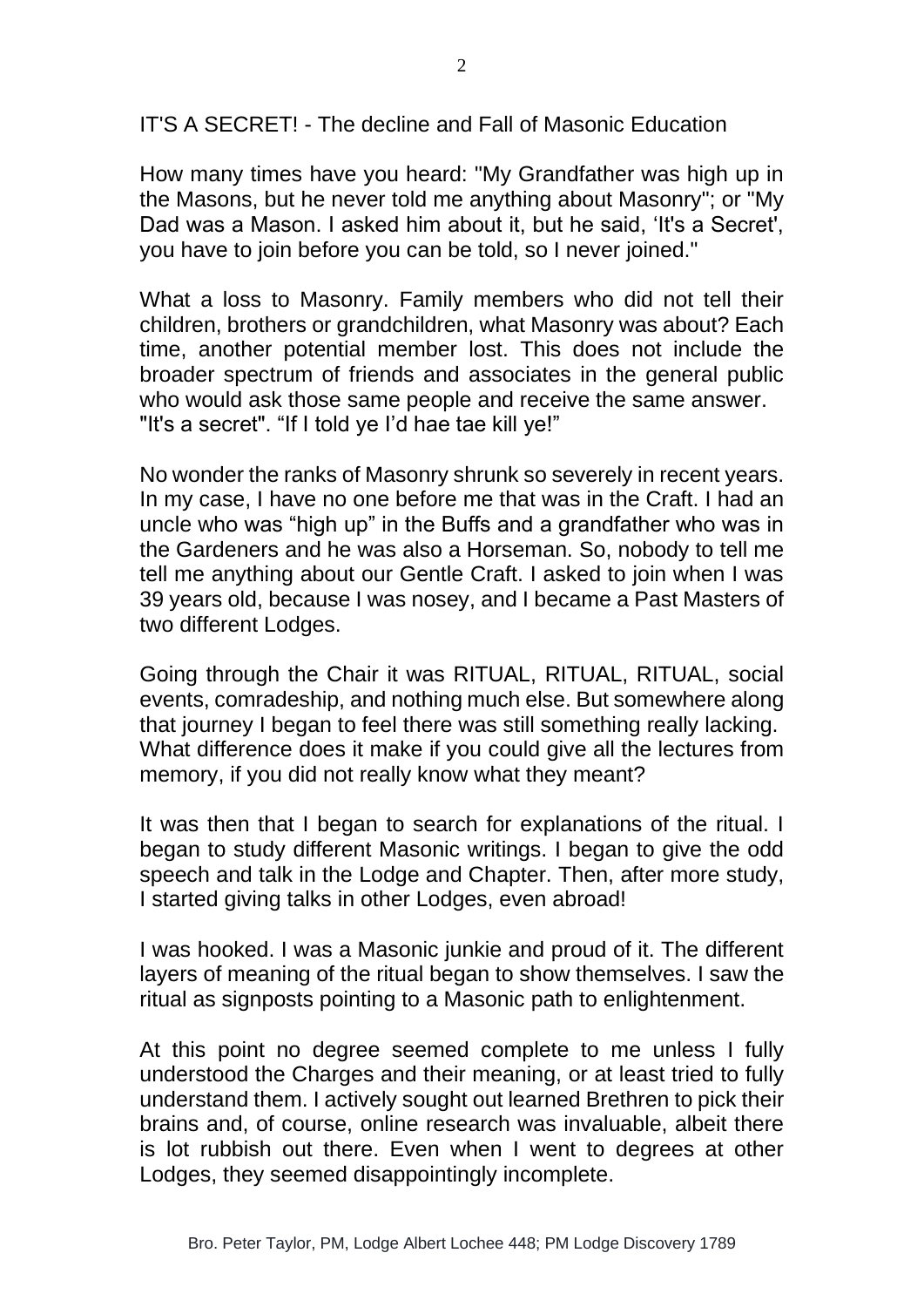I now write, and collect articles and lectures more, if I can get the time, and try to dig deeper, so that can be shared too. I am happy to see that some of the ideas I talk about are well received and encourage others to share their thoughts as well.

The young men who knock on the door of Masonry today are interested in the historical, philosophical, and spiritual aspects of the Craft, as well as in the social and community involvement aspects.

We need to be there to point the way. I only wish that I had been told about the deeper aspects when I was younger, and could have joined then, but what happened with me and others was endemic, and a product of ignorance.

In the 1920s and 1930s education was a larger part of Masonry. Many publications on the esoteric meanings of the ritual, history and philosophy of Masonry were available. In fact, those customs had been in effect since the early days of Masonry.

Then came W.W. II.

During and after W.W. II, Masonic lodges rapidly became "degree mills", cranking out masons like mad. The membership grew. Grand Lodges were ecstatic. Their per capita cup ran over. But they paid no attention to a very important fact – there was no time in a degree mill to teach Masonry. Education went by the board, and the lack of it produced uninformed Masons who did not know what they could talk about to the public and what was a secret. Don't get me wrong. they were fine men, and good masons by their lights, they just were not interested in education. The ritual was all important, and it was necessary to be able to parrot each and every word.

Get the word right. Oh, he's such a good Mason; he gets all the words exactly right! You should have heard so-and-so last night – he didn't miss a word! But rarely did the speaker know what the words really meant!

Mind you, some became interested anyway and sought education, but, when asked for instruction, the average lodge member would tell that inquiring mind that "you have to teach yourself, that's your job" [Loose translation: "I don't know, please don't ask me.".]

More's the pity!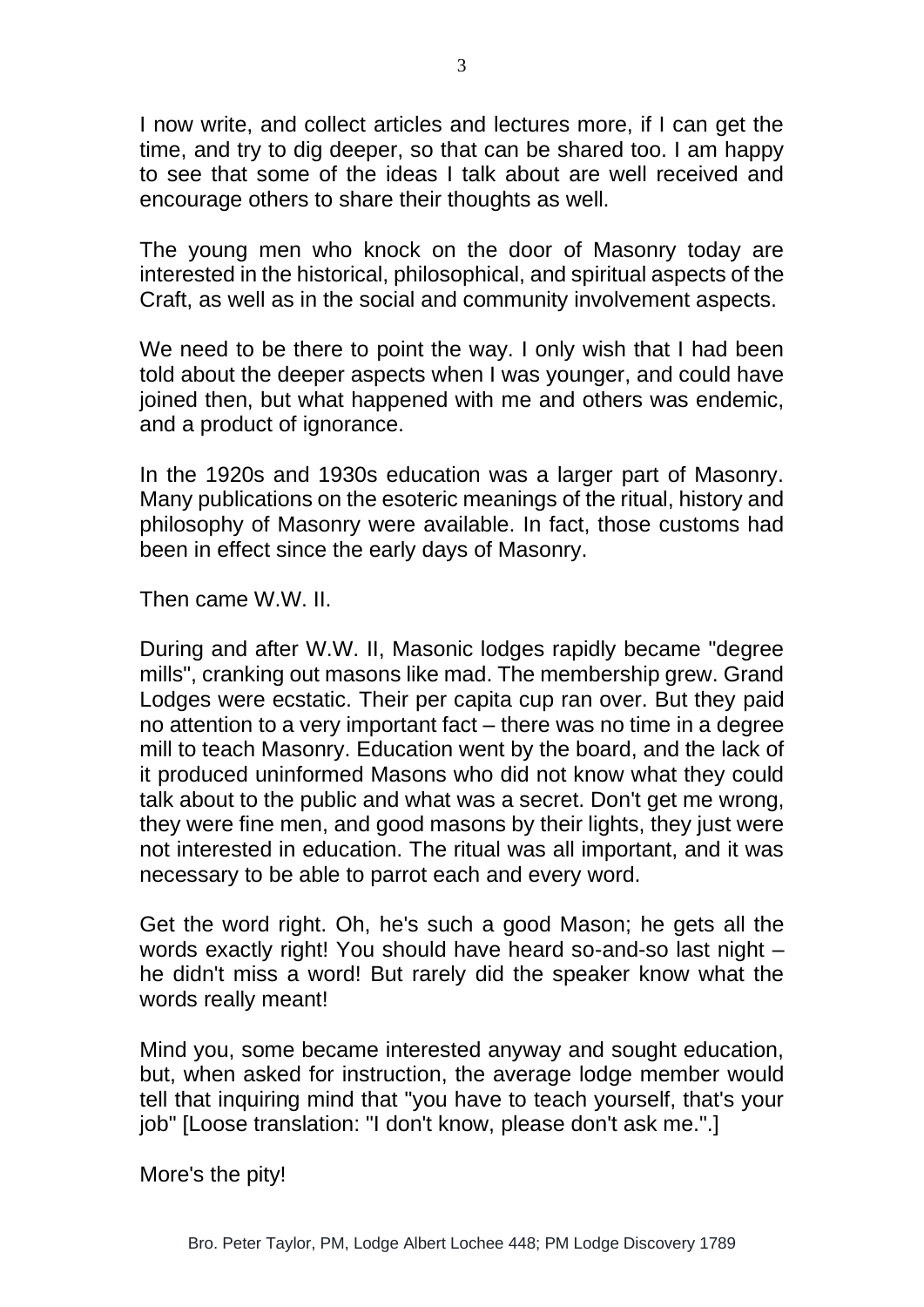It takes a stubborn person to persevere and study for himself.

The Masonic libraries of the Lodges I went to, (if I could find any at all), had little to learn from, and there was nobody to ask what to read and study to "improve" myself in Masonry.

Thanks goodness, for Google and a discerning mind able to sort out the rubbish!

Indeed, if you go by the topics in the Short Talk Bulletins publish in the USA after W.W.II, by the 1990s less and less was written about the esoteric and philosophical side of the Craft, and more and more about great Masons of the past, and other light reading. Low calorie dessert, but no meat and potatoes.

You can read the ritual – but, as a candidate, you experience the degrees. And that is Hiram's key. The secrets are learned through a process of experiencing understanding. You have to seek within yourself for a path to enlightenment and to seek the understanding of Deity. That is the great object of Masonic study. And, if you attain it, no description can be adequately placed in words – because is experiential only. It is a process of becoming through a spiritual journey on your own path – not that of another. You have to search within yourself to find the understanding of your relationship to God and Man.

In the words of the ancient mystery schools, "Know Thyself, and Thou Shall Know the Universe and God."

So, what are the "secrets" that we cannot tell our spouses, children and friends and acquaintances? It can't be the degree work or words of the ritual, because you can find those in any good public library, and now on the internet. Get a copy of Duncan's Monitor – everything is in plain English, and it shows the grips and signs, as well as the words given in full. It can't be the history or philosophy of Masonry, as those are the subject of many, many books available to the general public. Much has been the subject programs for the viewing public.

So, what is left to be a "secret"? The secrets that you cannot communicate are those which are beyond speech. We can only allude to them and attempt to illustrate them by use of symbols – such as the implements of architecture, most expressive, or sacred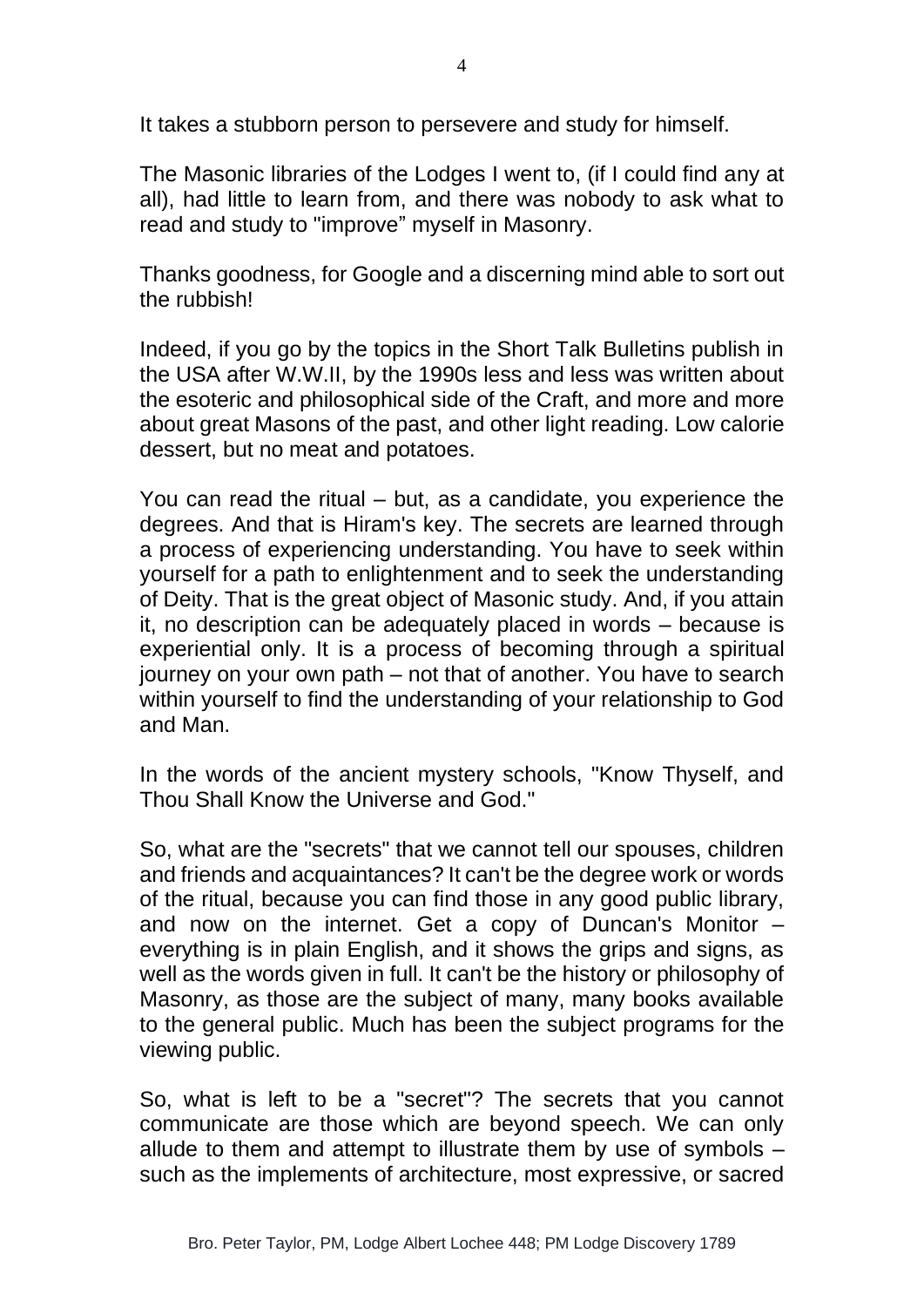geometry. For the real secrets are secrets of the heart and spirit that only take place when you begin to follow and understand the spiritual path that Masonry attempts to point to through our ritual and mythology, and emphasized by the way in which we confer the degrees.

Remember when we promised not to reveal the "secrets and mysteries" of the Craft? Well keeping the "secrets" secret is easy. We were told what they were during a particular charge and we made a promise not to reveal them. As I alluded to earlier, however, these "secrets" are readily available to the public in nearly every library in the land, but we, as individuals, can't reveal them because we made that promise not to, and Freemasons don't break promises! Right? The "mysteries", however, are a different thing. These are the things we learn as we dig deeper. The revelations we experience in our Masonic journey. These are the personal things that we unveil to ourselves during our research. Very often they just can't be explained, only alluded to. Perhaps we can try and explain those feelings, but that isn't as easy as it sounds, and may only be you that gets that "feeling". It may be sufficient to indicate that there is "something" that can't be explained, per se, but it's worth the effort!

The trouble is that too many Freemason are simply too impatient, they don't want to put in the effort, or simply want to be told what these "mysteries" are, without realising that the mystery of Freemasonry is completely personal.

The underlying teachings of the degrees are a spiritual path – first, by discipline of the material aspect of your nature, secondly by the discipline of the psyche through aspiration to knowledge and virtue, and lastly by participation in the ritual of the Hiramic myth...that symbolic death to your material aspect and rebirth as a spiritual being. We learn that time is encompassed by the eternal.

As recorded in the Gospel of Thomas – Jesus said heaven all around us, we just cannot see it. We must learn to step to one side and find it.

I urge you to study, to question, to learn and to teach. We are brothers of the light – the light of understanding, tolerance, and compassion. We are the seekers on the journey toward light, and